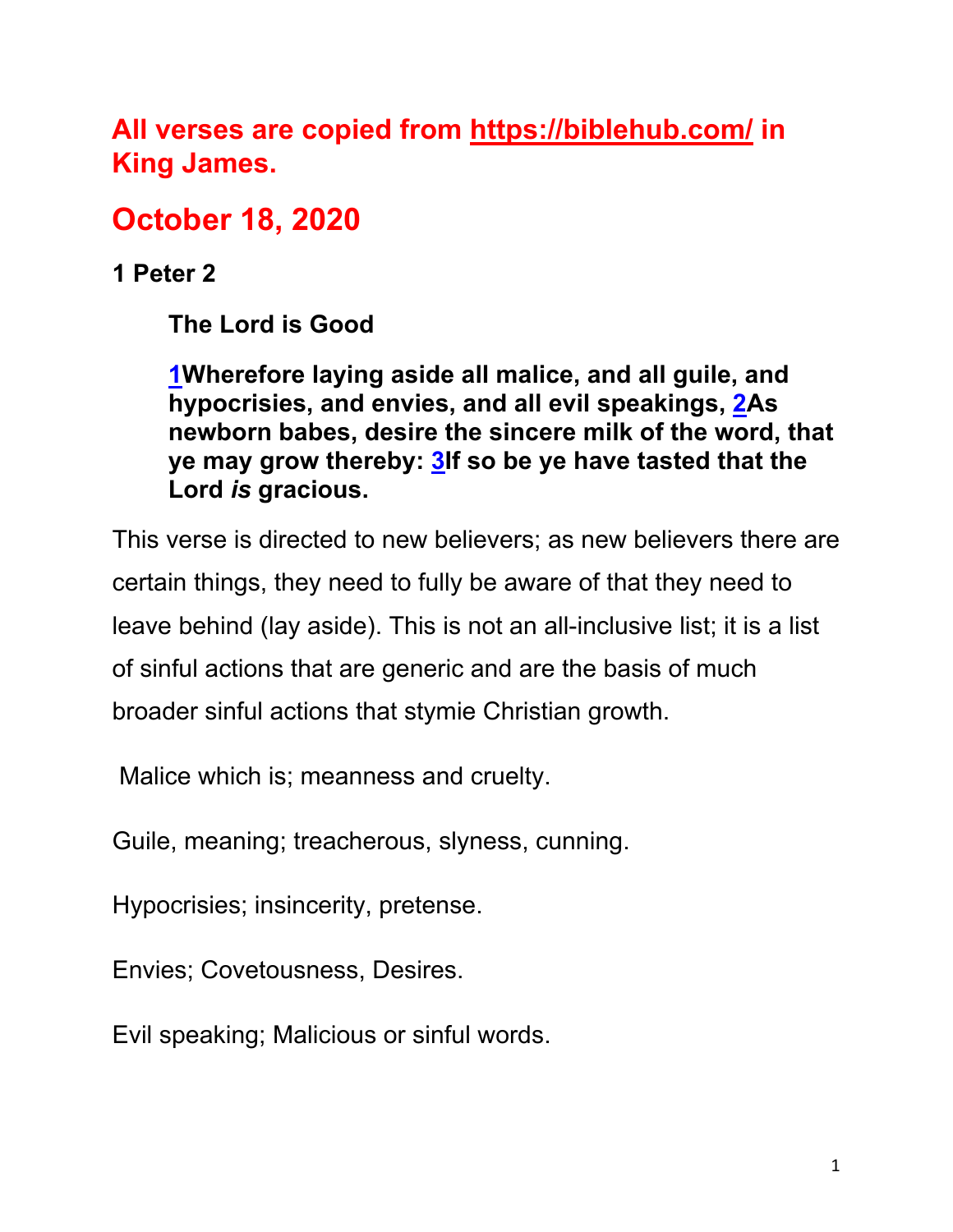The point is that as "newborn babies" desire milk; meaning a new Christian should have a heartfelt desire to search out and learn the basics of God's Word. It is through nourishment from God's Word that they grow spiritually. That initial food that is needed by all New Christians. It is through the "food" of the Word of God that we soon learn God's Grace to each of us.

The basics that are implyied by milk would be;

- 1. We are sinners and deserve death
- 2. Jesus died on the cross for all mankind
- 3. Jesus died for all sin
- 4. Jesus rose from the dead and sits at the right hand of God the Father
- 5. All men/women/children can have salvation/eternal life all you have to do is believe and ask Jesus into your heart.
- 6. Study the Bible daily
- 7. Learn the 10 Commandments and use them as a guide for every decision you make
- 8. Love other people and forgive them when they sin against you.
- 9. Love God with all your heart, mind and soul.
- 10. Love you neighbor as yourself.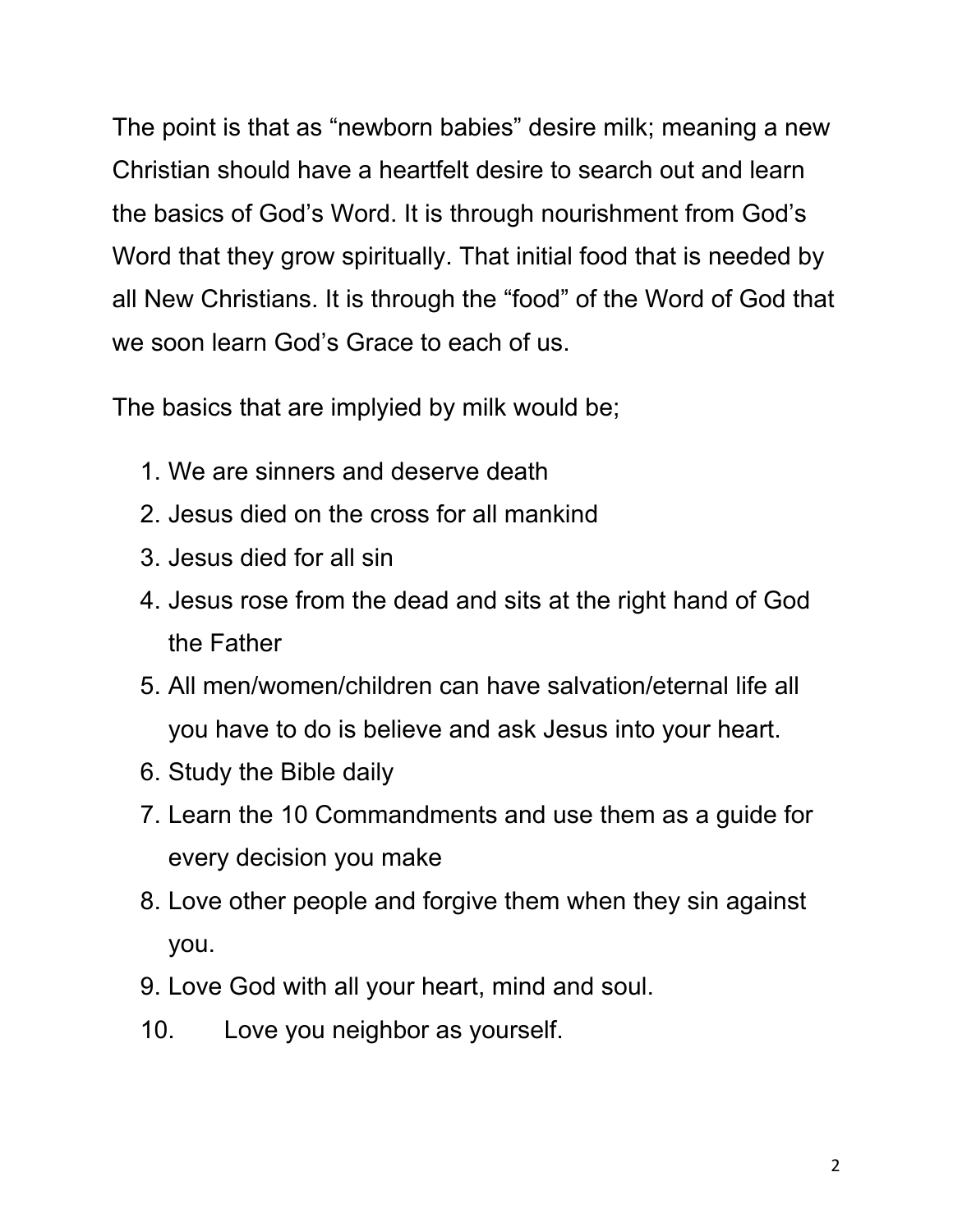These things are the milk we all started with and as we were able to eat more solid food we dove deeper into God's Word. He feeds us from His Word which allows us to grow more Christ like each day.

## **The Living Stone**

## **(Isaiah 28:14-22; 1 Corinthians 3:10-15)**

**4To whom coming,** *as unto* **a living stone, disallowed indeed of men, but chosen of God,** *and* **precious, 5Ye also, as lively stones, are built up a spiritual house, an holy priesthood, to offer up spiritual sacrifices, acceptable to God by Jesus Christ.**

The ability to walk with God to walk with Jesus through the power of the Holy Spirit should tell us how much God loves us. We are precious in His sight and He has a plan for each of us. We have already discussed at length in 1 Peter 1 the idea of being "chosen".

It was milk that a new Believer needs to understand; we all have decisions to make every day every minute. Being Born Again sets each new Believer off on a new path, one that is filled with life, eternal life. We are as living stones being fitted into the structure God calls the Church that Jesus is building. In another sense we also become part of the "priesthood", in a spiritual sense requiring us to provide before God "spiritual sacrifices". Those sacrifices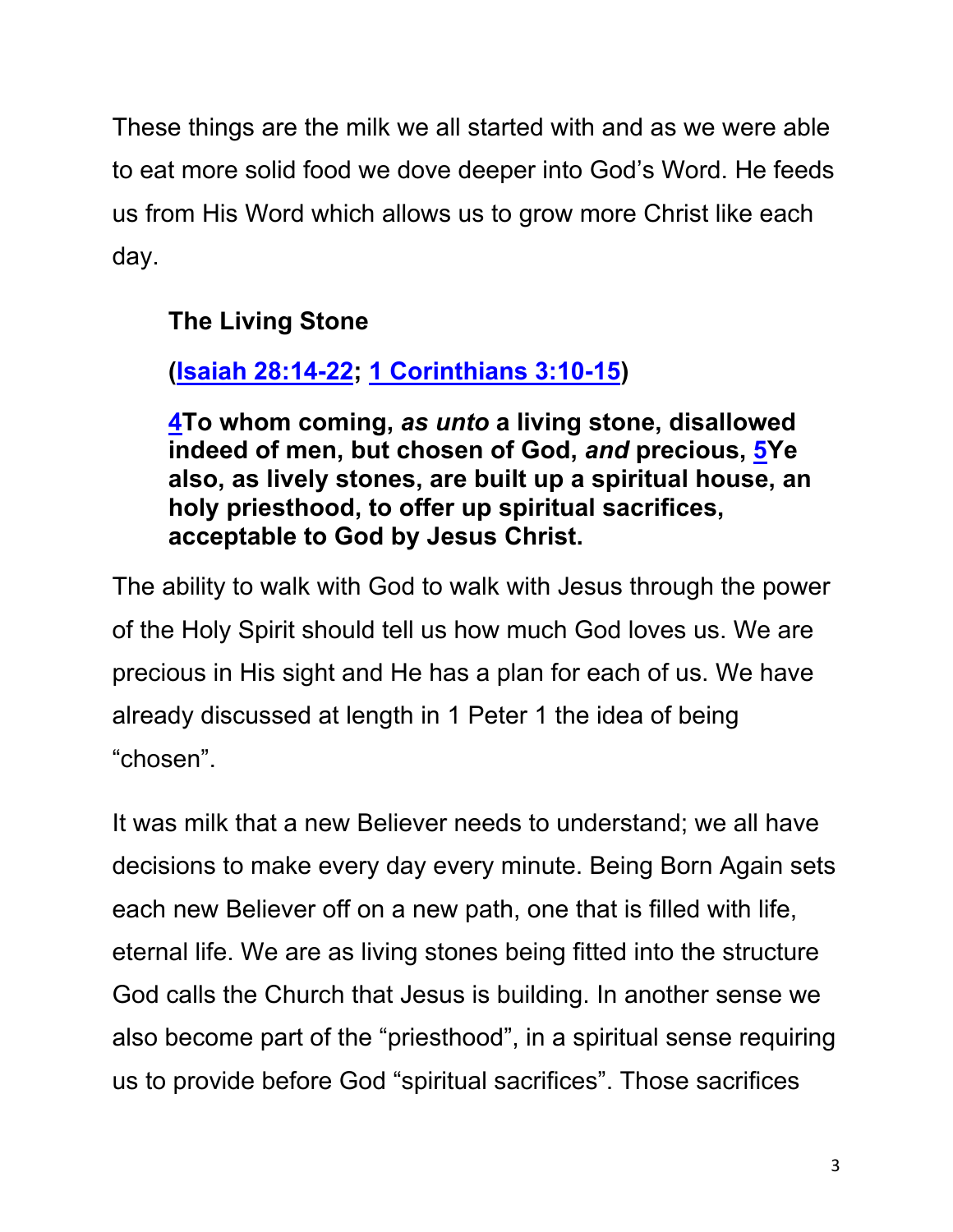often revolve around honestly scrutinizing the things of the world that are so enticing and replacing them with things of God that have eternal value.

We can name a few of the basics; to swear or not to swear. One is spiritual the other is worldly, so which will you chose as a new believer?

Watching movies or tv filled with evil. Watch or not watch, one has spiritual blessings the other does not, so which will you chose?

Helping someone in need with no expectation of anything in return; to help is of Spiritual value to not help is valueless and worldly. Which will you do?

We all get the point; it revolves around daily decisions of how we will choose to walk out this new life that Jesus Christ has given us through His death and resurrection.

Below is a far better answer to the question of what are spiritual sacrifices;

What are Spiritual Sacrifices; from Got Questions

### **"Question: "What are spiritual sacrifices?"**

**Answer:** First Peter 2:5 says, "You also, like living stones, are being built into a spiritual house to be a holy priesthood, offering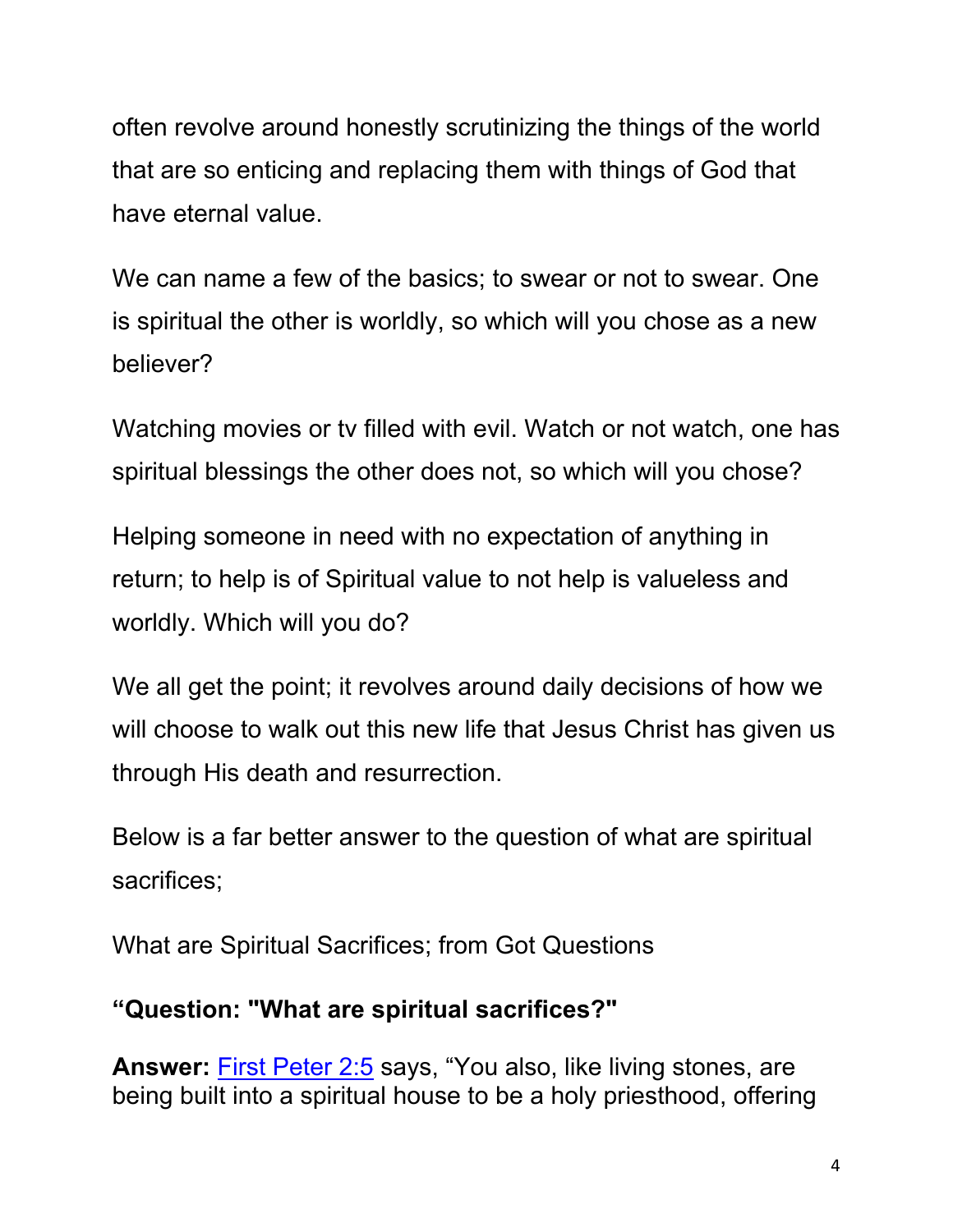spiritual sacrifices acceptable to God through Jesus Christ." Peter was writing to Christians to encourage them to remain strong in the faith, even through persecution (1 Peter 1:6). He reminded them that they were highly significant in the sight of God and urged them to live holy lives (verses 15–16).

Under the New Covenant, every believer in Jesus Christ is a holy priest. As priests, they offer spiritual sacrifices "through Jesus Christ" (1 Peter 2:5). Spiritual sacrifices replace the material sacrifices of the Old Covenant (Exodus 29:36). No longer are priests a separate class, and no longer do they offer bulls, goats, and lambs on the altar (Hebrews 10:1–11). Not only do believers constitute the new priesthood, but they are the "living stones" forming the spiritual temple of God (1 Peter 2:5). Our worship today involves the offering of spiritual sacrifices.

Spiritual sacrifices include the believer's prayers, praises, will, bodies, time, and talents. Such sacrifices are made acceptable to God only through Jesus Christ, the great High Priest.

Prayer is a spiritual sacrifice. Under the law, incense, often associated with prayer, was offered on the altar of incense in the tabernacle and temple. David prayed, "May my prayer be set before you like incense" (Psalm 141:2). In his vision of heaven, John saw that the elders around the throne "were holding golden bowls full of incense, which are the prayers of God's people" (Revelation 5:8; cf. 8:3). Our prayers offered to God ascend as the smoke of the incense ascended in the sanctuary. The fact that the incense was always burning means that we should always pray (Luke 18:1; 1 Thessalonians 5:17).

Another spiritual sacrifice is praise. God created us to praise Him, and we offer a "sacrifice of praise" (Hebrews 13:15) when we turn toward God rather than away from Him in the midst of suffering. Praise is easy when all is right with our world. But when the sky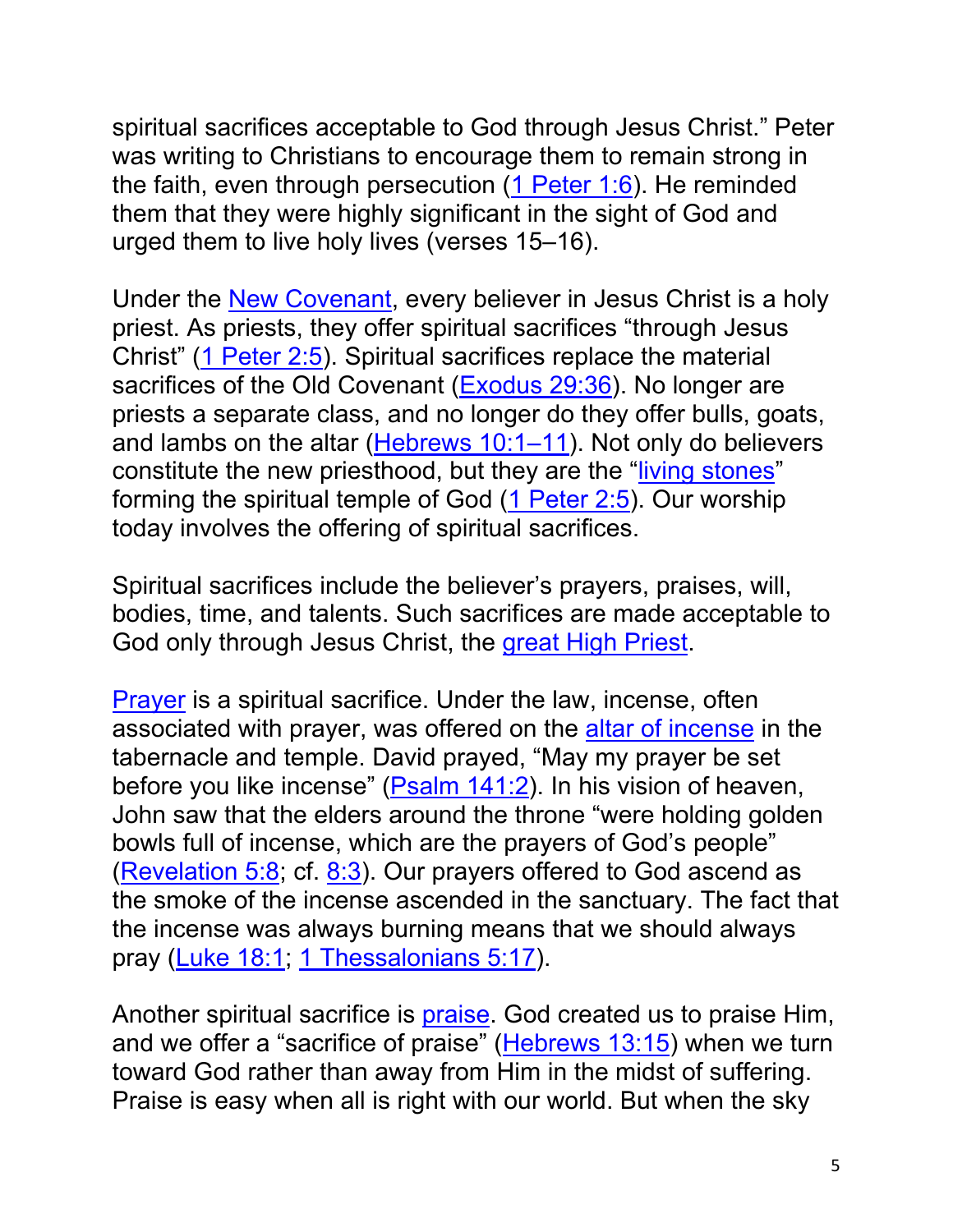falls in, Satan is ready to suggest, like Job's wife did, that we "curse God and die" (Job 2:9). When we resist the urge to judge God for our misfortune and offer praises instead, that becomes a spiritual sacrifice.

Another spiritual sacrifice is surrender of the will. Just as Jesus surrendered His will to the Father's (Luke 22:42), so do we. Surrender of our will is an ongoing battle. The sin nature that resides within each of us battles for supremacy (Romans 7:18– 20). Self wants to rule. It is an act of worship when we willingly crucify self and embrace surrender to the will of God. We choose His way rather than our own.

Another way we offer spiritual sacrifices is to present our physical bodies as "living sacrifices" (Romans 12:1-2). Our bodies are the temple of the Lord (1 Corinthians 6:18–20). Those who are in Christ by virtue of saving faith offer themselves completely to the Lord. The believer's body is yielded to God as an instrument of righteousness (Romans 6:12-13; 8:11-13). Believers maintain good sexual boundaries (Ephesians 5:3). They refuse to use their bodies for theft (Ephesians 4:28) or for bringing harm to another person (Colossians 3:12–13). They offer their bodies daily to God, asking Him to live His life through them (Galatians 2:20; Romans 6:12–14).

Spiritual sacrifices are any word or deed motivated by a desire to glorify God alone. Jesus promised us rewards for every kind action done in His name (Mark 9:41; Revelation 22:12). But we don't offer spiritual sacrifices for what we will get out of it. We offer them without strings attached because our hearts long to live in close fellowship with God. Sacrifice is part and parcel of worship. Christians offer sacrifices of the heart."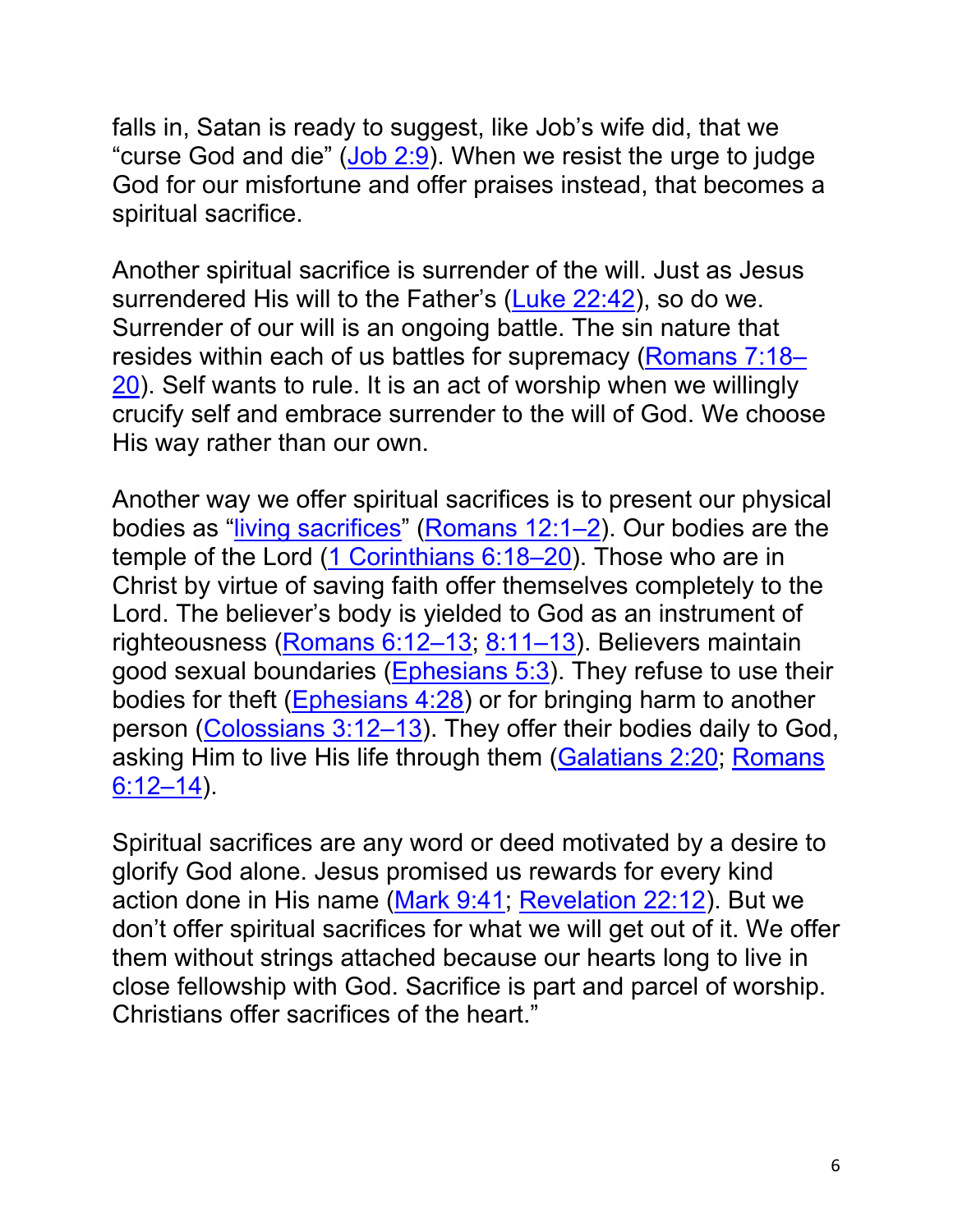#### **6Wherefore also it is contained in the scripture, Behold, I lay in Sion a chief corner stone, elect, precious: and he that believeth on him shall not be confounded.**

According to Strong's Concordance "Sion";

"Transliteration: Sión Phonetic Spelling: (see-own') Definition: Zion, a mountain of Jerusalem or the city of Jerusalem Usage: Zion, the hill; used for Jerusalem or heaven."

Sion or Zion as is the common spelling today depicts either a mountain in Jerusalem, Jerusalem itself, or heaven.

The verse from God tells us that He laid a **"chief corner stone"** at that location. We have three locations all center around God's Holy City or God's Holy home. The "chief corner stone" is Jesus and He represents the beginning, the most valued stone of construction that is what is called the "corner stone". It is the beginning of the foundation upon which all other stones depend. It is required to be flawless, strong, worthy, powerful in presence all of the things that Jesus is to the Church. The Church; big "C" is what is being built and Jesus is that "chief corner stone".

He is precious in God's eyes as His Only Son. He was chosen by God or (elected) by God for this mission to save mankind. Don't be deceived, Jesus has no brother as the Mormons and other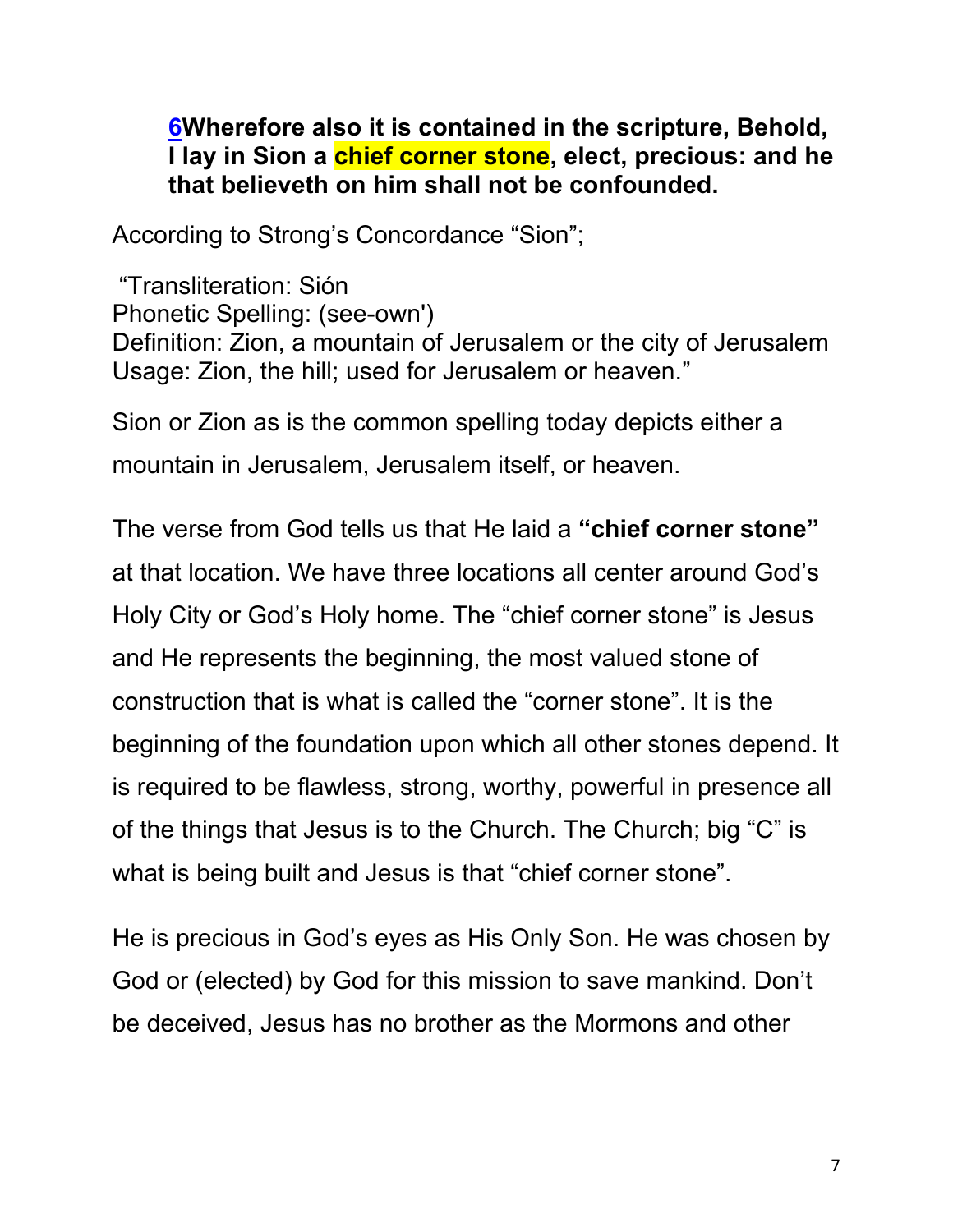cults might imply, He is the One and Only Son of God. He has been with God the Father for eternity and He is our only hope.

God promises that anyone that believes on Jesus will not be confounded; meaning; will not be put to shame for that belief.

## **7Unto you therefore which believe** *he is* **precious: but unto them which be disobedient, the stone which the builders disallowed, the same is made the head of the corner,**

This verse reiterates the importance of Jesus as that Corner Stone. It also points out that some builders disallowed this "corner stone".

**Q.** Who would these builders be and what were they building that they did not hold Jesus this precious Corner Stone in esteem?

These builders include the Jewish Priesthood that rejected Christ, it likely also includes the founders of so many religions around the world today that place many things above Christ in their manmade attempts to establish their own religious doctrines, all the while rejecting the simplest of understanding that there is only ONE TRUE CHURCH. It has no name other than the ONE THAT JESUS BUILT.

By no means should you stop fellowshipping together with other Christians but be very careful as to whom you affiliate with in that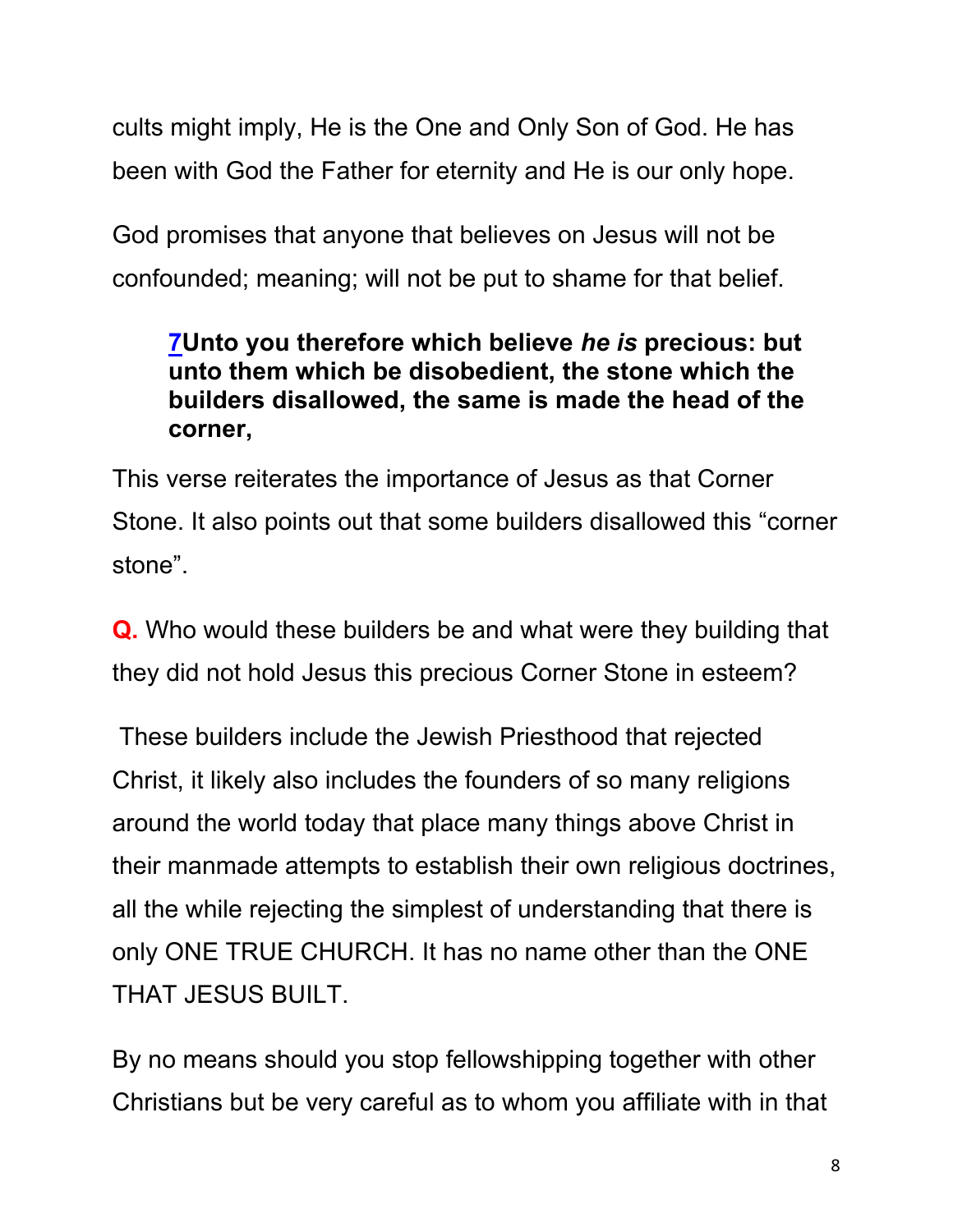context of "church" small "c". God warns us not to be deceived, study and prove yourselves worthy workmen.

## **8And a stone of stumbling, and a rock of offence,** *even to them* **which stumble at the word, being disobedient: whereunto also they were appointed.**

Verse 7 ends with a coma and verse 8 completes the thought. This "corner stone" Jesus Christ is the foundation of what is called the "Church" big "C", it is also called the Bride of Christ. The idea as to this "corner stone" it is a blessing to those that believe but a huge stumbling block, a "rock of offence" to the disobedient and those that reject Christ. God also tells us that Jesus His Son, is offensive to those who stumble on or over the "Word" this amazing Book called the Bible.

For those who stumble over the "Word" of God, His Son Jesus Christ clearly spelled out that disobedience is stumbling. He further states that those who stumbled missed out on their appointment.

#### **9But ye** *are* **a chosen generation, a royal priesthood, an holy nation, a peculiar people; that ye should shew forth the praises of him who hath called you out of darkness into his marvellous light:**

Again, Peter is writing to new believers both Jew and Gentile.

A chosen generation?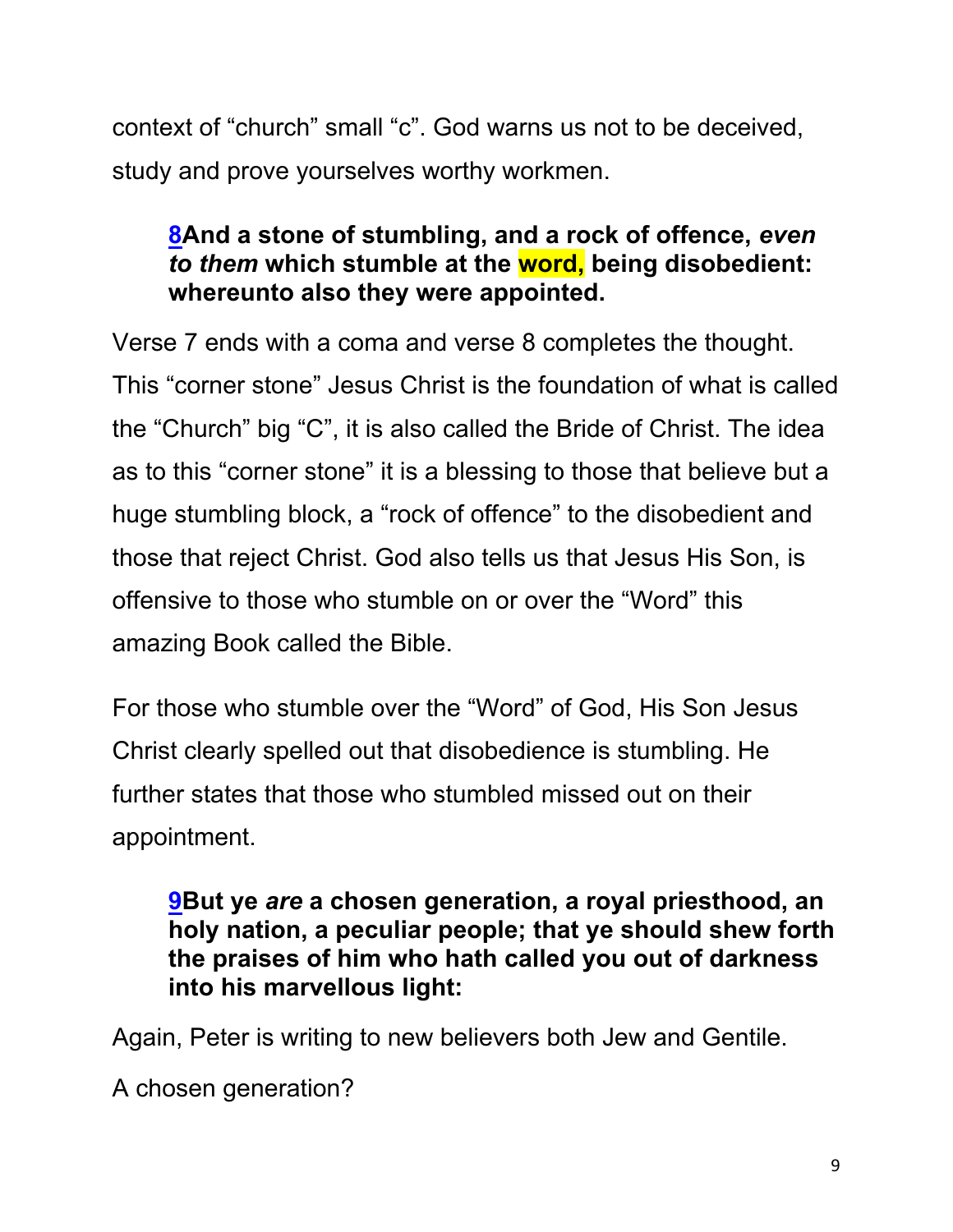According to Strong's Concordance the word used for "generation" is "genos"

Transliteration: genos Phonetic Spelling: (ghen'-os) Definition: family, offspring Usage: offspring, family, race, nation, kind.

We often think of the English word "generation" as denoting usually a 40-year period of time that is a generic Biblical definition of how long a generation is. However, in this verse it refers to all the people of a; family, race, nation or kind.

Believers are family or kind made up of all one race, the human race. We are all of a single "kind" Believers in Jesus Christ.

Not only do are we chosen to be a certain "kind" Believers, we are also commissioned by God to become a "Royal Priesthood".

Strong's Concordance defines Royal as;

Transliteration: basileios Phonetic Spelling: (bas-il'-i-os) Definition: royal Usage: courtiers, palaces, a body of kings, royal.

A body of "kings"

Priesthood;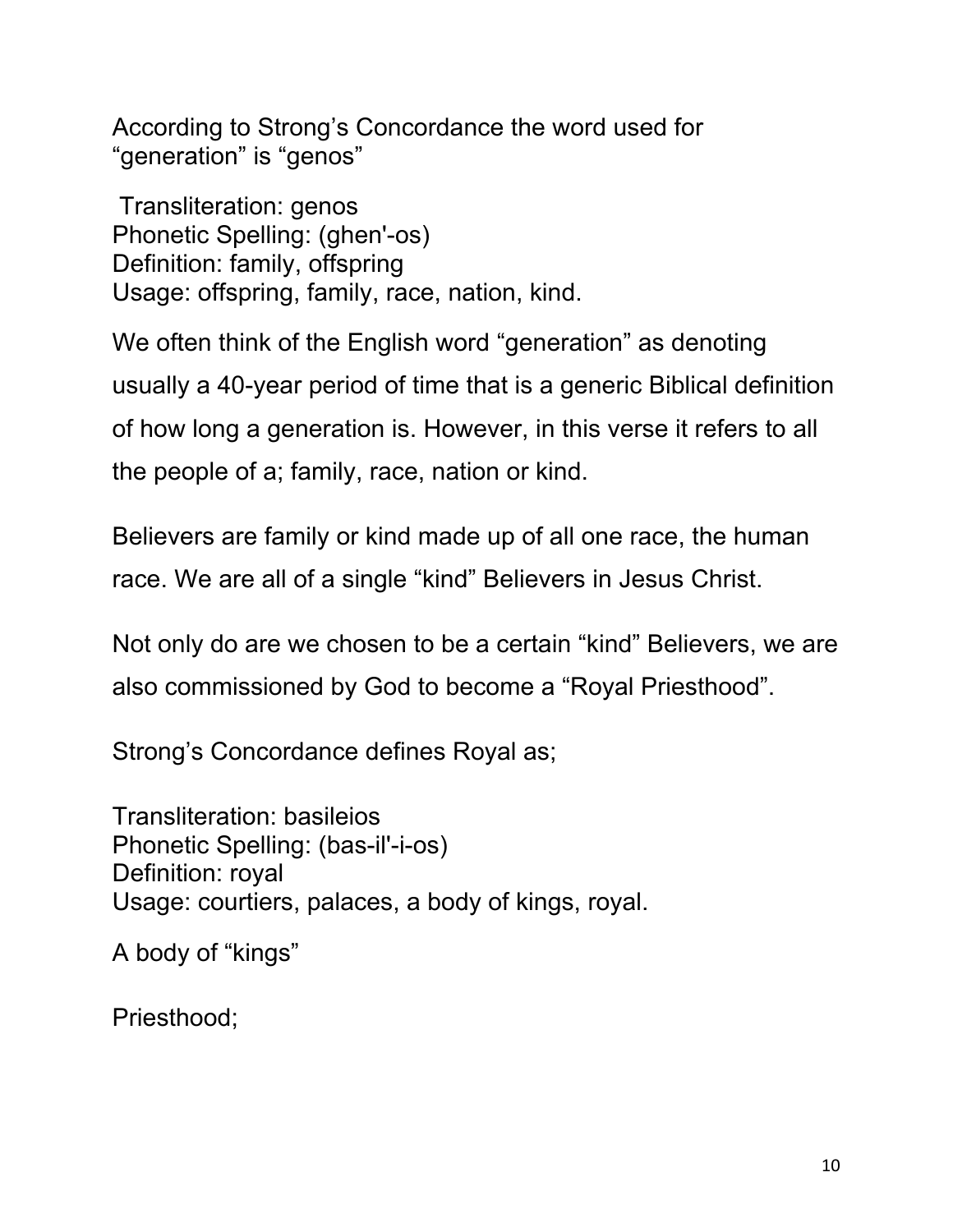Transliteration: hierateuma Phonetic Spelling: (hee-er-at'-yoo-mah) Definition: a priesthood Usage: the act or office of priesthood.

A Priest was selected to serve God through worship and sacrifice. There were a number of Priests but only one High Priest. The High Priest and True King is Jesus Christ. We are granted not only to be son and daughters with the King we are granted a ranking of kings within the Priesthood.

From Thayers Greek Lexicon;

"(after *Exodus 19:5-6*, the Sept.), priests of kingly rank, i. e. exalted to a moral rank and freedom which exempts them from the control of everyone but God and Christ."

> *Exodus 19:6 5Now therefore, if ye will obey my voice indeed, and keep my covenant, then ye shall be a peculiar treasure unto me above all people: for all the earth is mine: 6And ye shall be unto me a kingdom of priests, and an holy nation. These are the words which thou shalt speak unto the children of Israel.*

This original dedication to become Priests in God's kingdom was offered to Israel. It has since in the New Covenant been expanded to all Believers.

We have become a Nation of Believers, called out of darkness into the light. The "marvelous light" that verse speaks of is the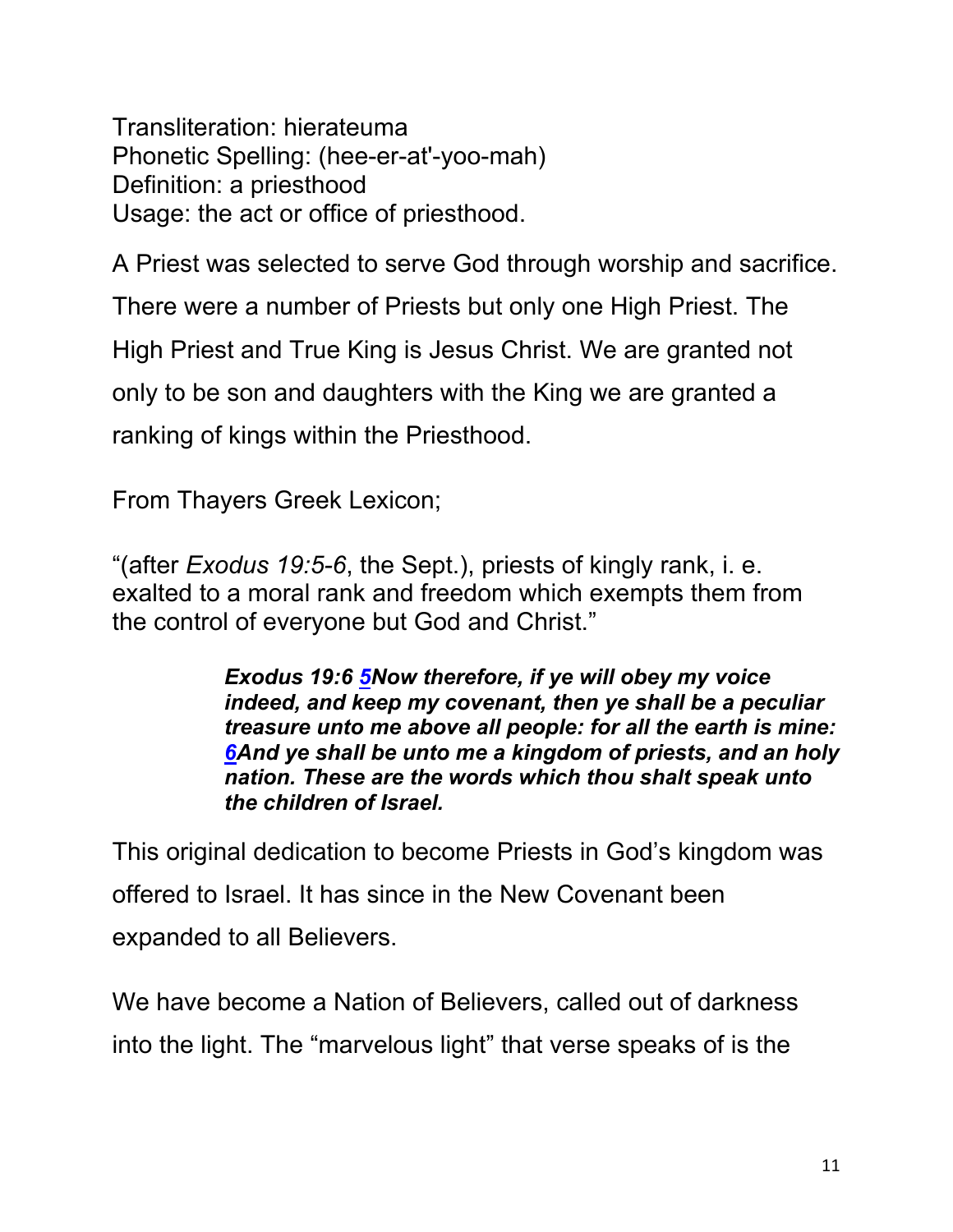Light of Christ. We are to carry that light into the world to force darkness to retreat. The darkness is Satan and his hordes.

## **10Which in time past** *were* **not a people, but** *are* **now the people of God: which had not obtained mercy, but now have obtained mercy.**

Prior to Abraham's calling by God and the Covenant that was crafted by God, there was simply the human race. God called Abraham out of the human race to be a special people; to extend Mercy and Grace to the world. This nation or people eventually called Israel were to be set apart, to be special, to show the world what it means to follow God and Him alone. But as a called-out people they failed and fell into the traps of Satan, becoming like the world they rejected the very Savior that God had promised. Israel was to be a conduit to the world to show Mercy but they themselves did not receive what they needed because of the hardness of their hearts. But now through the Blood of Jesus they too can receive the Mercy they were destined to receive, but only through the One the rejected, the Corner Stone; Jesus Christ.

#### **11Dearly beloved, I beseech** *you* **as strangers and pilgrims, abstain from fleshly lusts, which war against the soul;**

Strangers in this context is a reference to the Believers both Jew and Gentile that were in their own land but due to their allegiance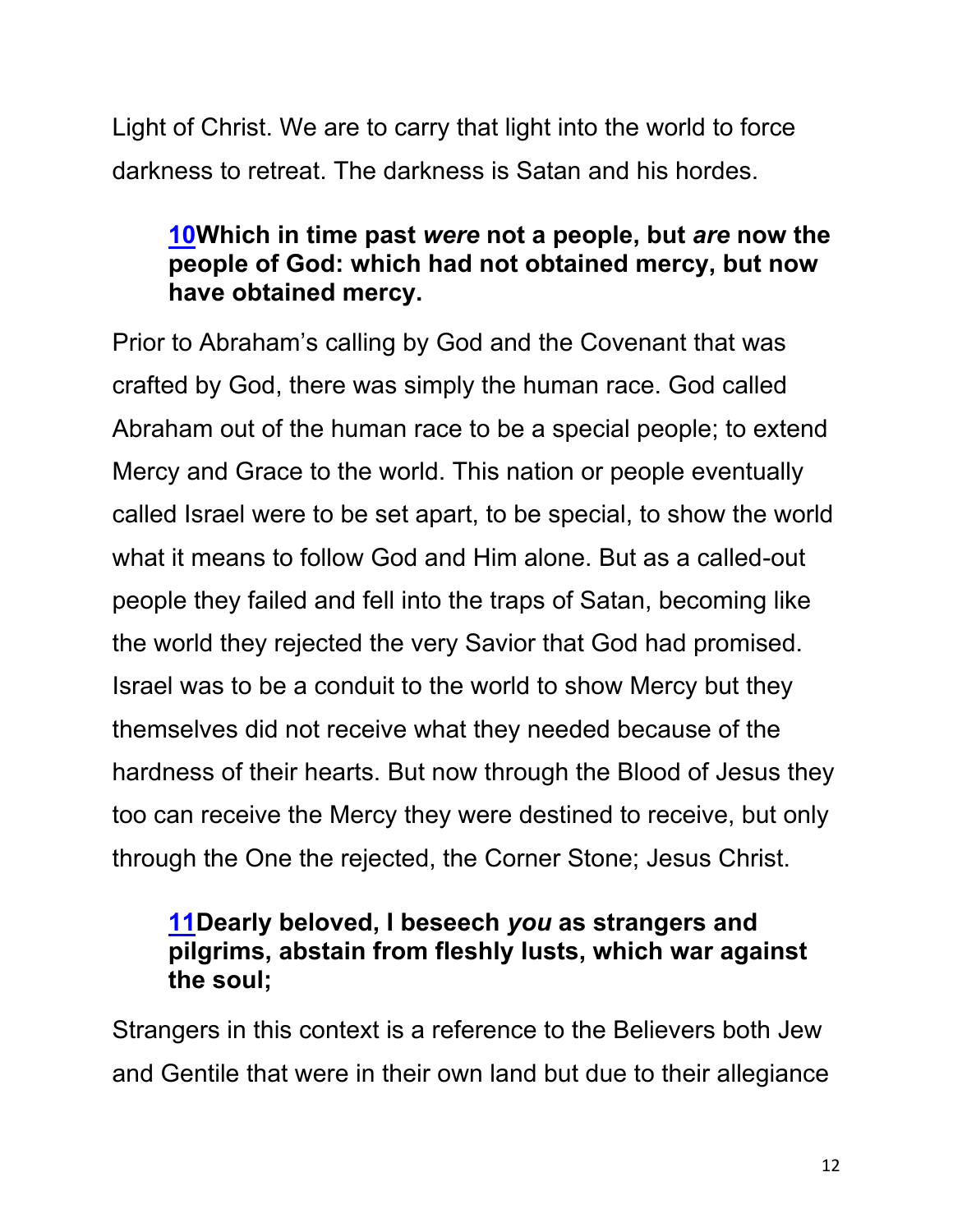to Jesus there were outcasts as if strangers in their own land. As such they were continually buffeted by Satan to fall just as Israel had failed to the lust of the flesh and the lust of the world. Constantly at war with the Spirit of Truth.

## **12Having your conversation honest among the Gentiles: that, whereas they speak against you as evildoers, they may by** *your* **good works, which they shall behold, glorify God in the day of visitation.**

It did not matter if you were a Jew by heritage or a Gentile, if you were a Believer in Jesus Christ you were subject to non-believers speaking against you. Being called evil doers, the good works of the Believer was to be a signpost pointing toward and Glorifying God. A day of "visitation" wherein these non-believers would come face to face with the Truth about Jesus and on that day, all knees shall bow;

> *Philippians 2:10 That at the name of Jesus every knee should bow, of things in heaven, and things in earth, and things under the earth; 11And that every tongue should confess that Jesus Christ is Lord, to the glory of God the Father.*

**Submission to Authorities**

**(Romans 13:1-7)**

**13Submit yourselves to every ordinance of man for the Lord's sake: whether it be to the king, as supreme; 14Or unto governors, as unto them that are sent by him for**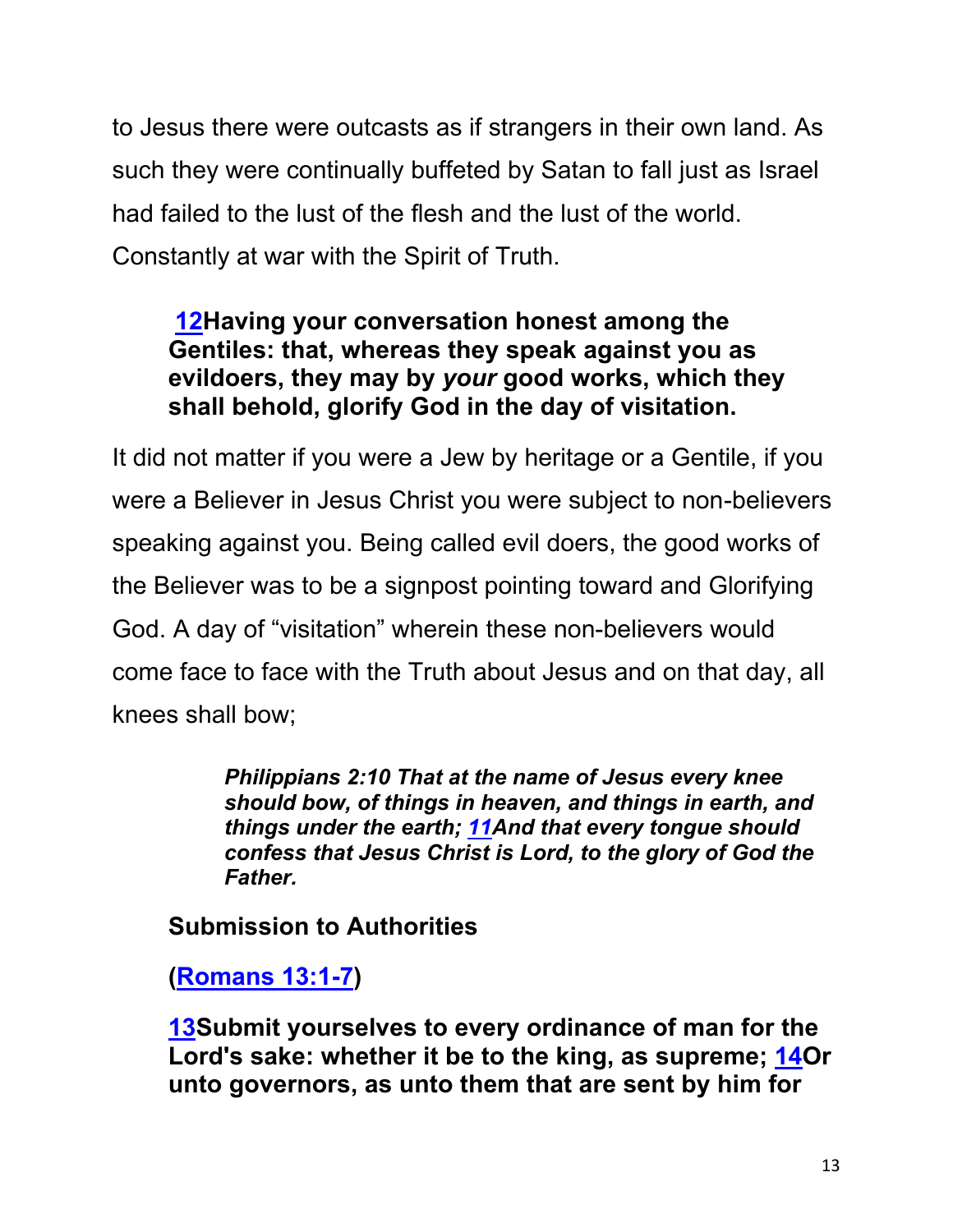### **the punishment of evildoers, and for the praise of them that do well.**

We are stuck by this command that we obey all ordinances of man for the Lord's sake. If we take this verse alone then it appears God has rendered us to be under the authority and will of man. Is that true in all cases?

There are many verses that show us Biblical prophets, Jewish citizens and Believers that have disobeyed man's laws instead deferring to God's Law as the final arbiter on what is right.

There is a good video that covers many of these verses on a site called "Got Questions". I would suggest you all watch the video.

## https://www.gotquestions.org/civil-disobedience.html

We will be held accountable for our obedience to God or failure thereof and also if we believe we need to resist government then we may well be subject to the punishment from the government as well. The bottom line is "fear God" not man.

**15For so is the will of God, that with well doing ye may put to silence the ignorance of foolish men: 16As free, and not using** *your* **liberty for a cloke of maliciousness, but as the servants of God. 17Honour all** *men***. Love the brotherhood. Fear God. Honour the king.**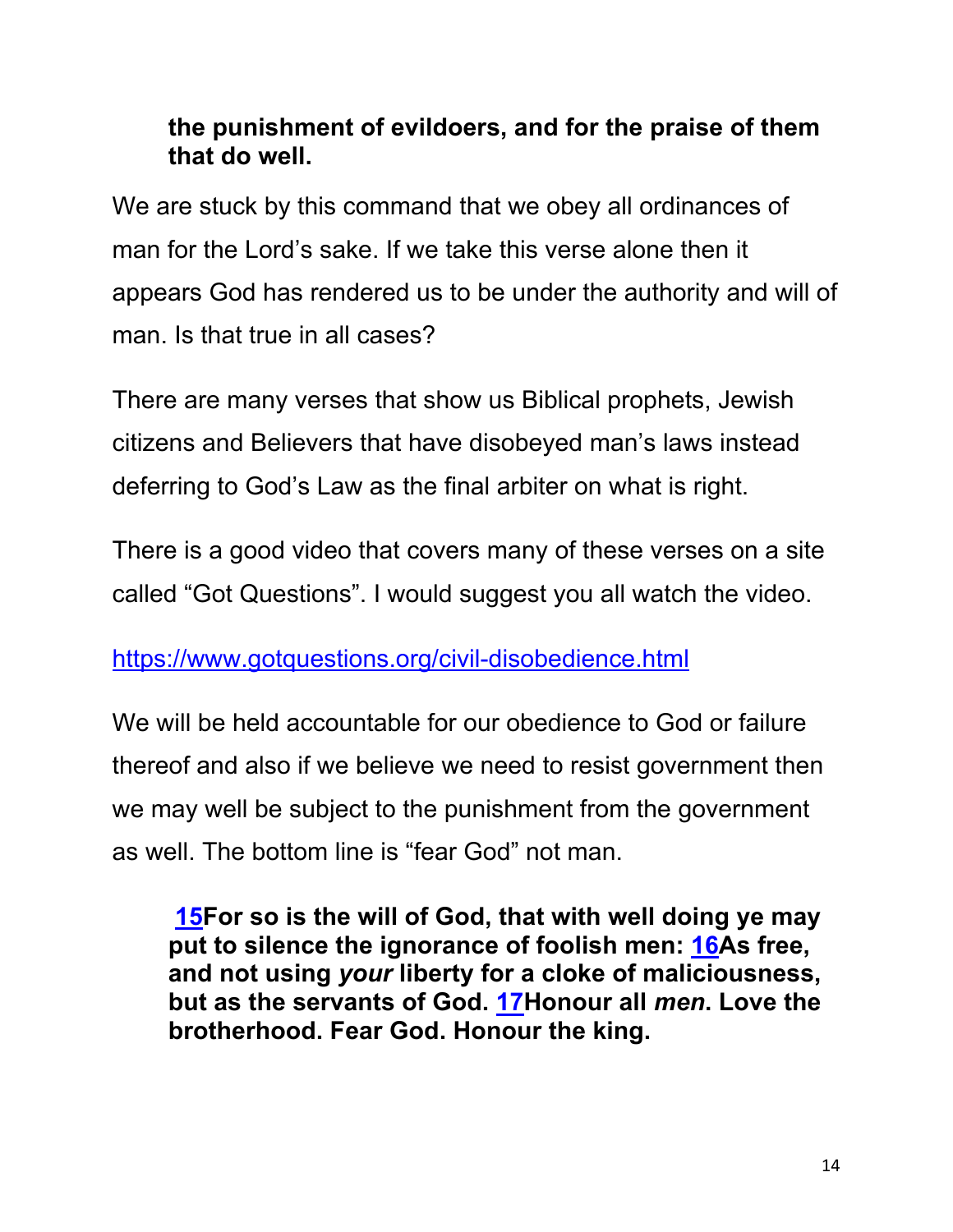There are times when as Believers we find it easier to honor earthly kings than at other times and other kings. We need to keep in mind that everything we do in how and who we chose to honor are under a microscope of non-believers. Our actions could quite easily stop someone from coming to a saving knowledge of Jesus Christ so we must be very committed to serving God first and our own initiatives last.

#### **18Servants,** *be* **subject to** *your* **masters with all fear; not only to the good and gentle, but also to the froward.**

There have been slaves of every color and creed for thousands of years. This verse is written partly to them but also to the free believer. We all have an ability to choose our "masters". We can choose this world and Satan as our master or we can choose Jesus as our Master. In the case of those who were actually enslaved during the time Peter wrote this, God's council was to be "subject" to; in other words, sever them diligently. He goes on to say not only to the "good" masters but also to those are "froward" or perverse; IE not good masters. It is a hard concept for us to get our heads around being someone's slave. But in this world, you will either serve God or you will serve man and Satan.

> *Matthew 6:24 No man can serve two masters: for either he will hate the one, and love the other; or else he will hold to the one, and despise the other. Ye cannot serve God and mammon.*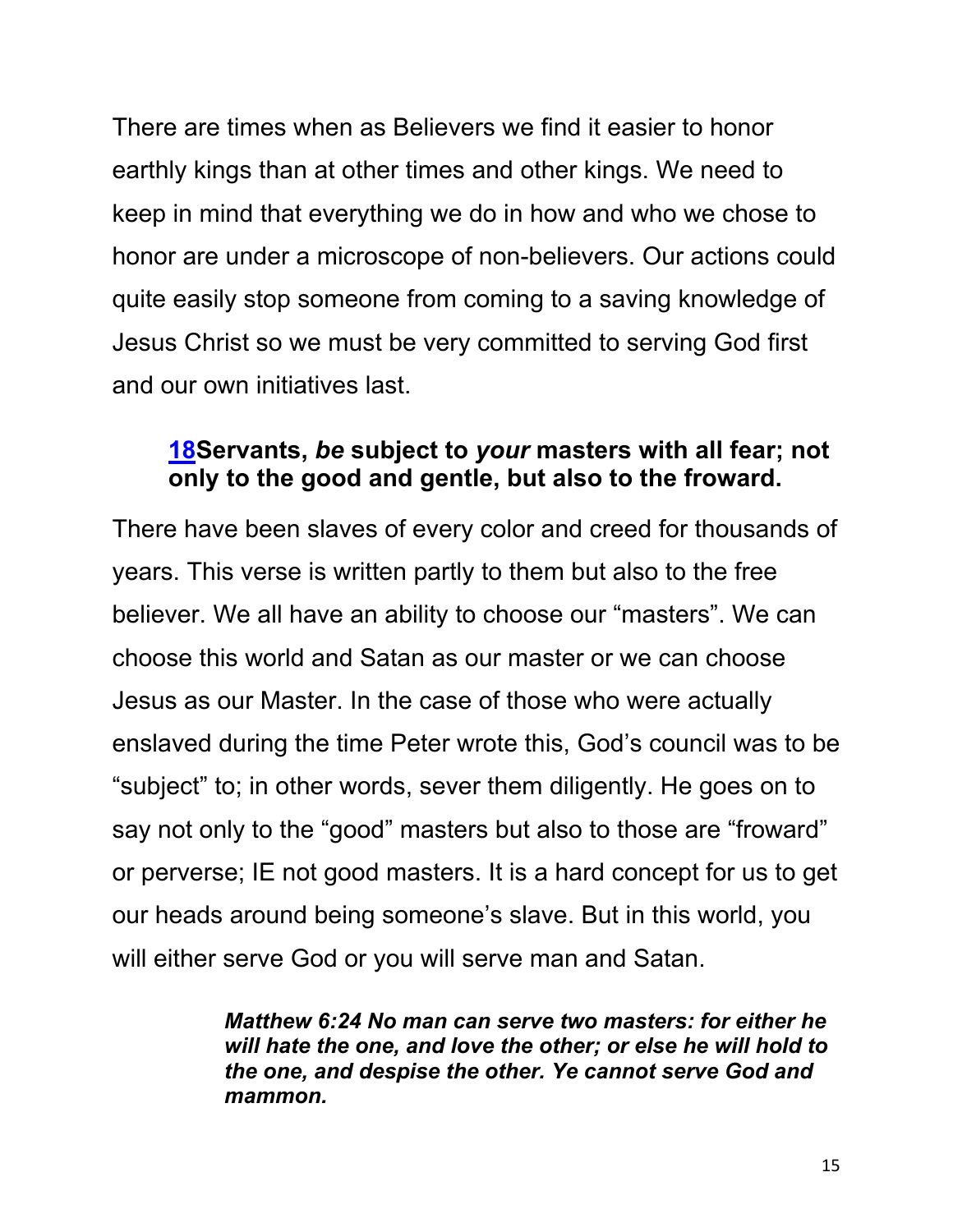*Joshua 24:15 And if it seem evil unto you to serve the LORD, choose you this day whom ye will serve; whether the gods which your fathers served that were on the other side of the flood, or the gods of the Amorites, in whose land ye dwell: but as for me and my house, we will serve the LORD.*

**19For this** *is* **thankworthy, if a man for conscience toward God endure grief, suffering wrongfully. 20For what glory** *is it***, if, when ye be buffeted for your faults, ye shall take it patiently? but if, when ye do well, and suffer** *for it***, ye take it patiently, this** *is* **acceptable with God.**

God's point here is that if you are wrongly punished and for your own spiritual health simply take the punishment then that is "thankworthy" or "praiseworthy" from God's perspective. Because, if you are punished for wrongdoing when you deserve the punishment don't expect God or anyone to tell you how strong and bold you are. You deserved the punishment you received.

# **October 25, 2020**

*Robert and Sarah send their love to all of you and wanted us to tell you all hello.*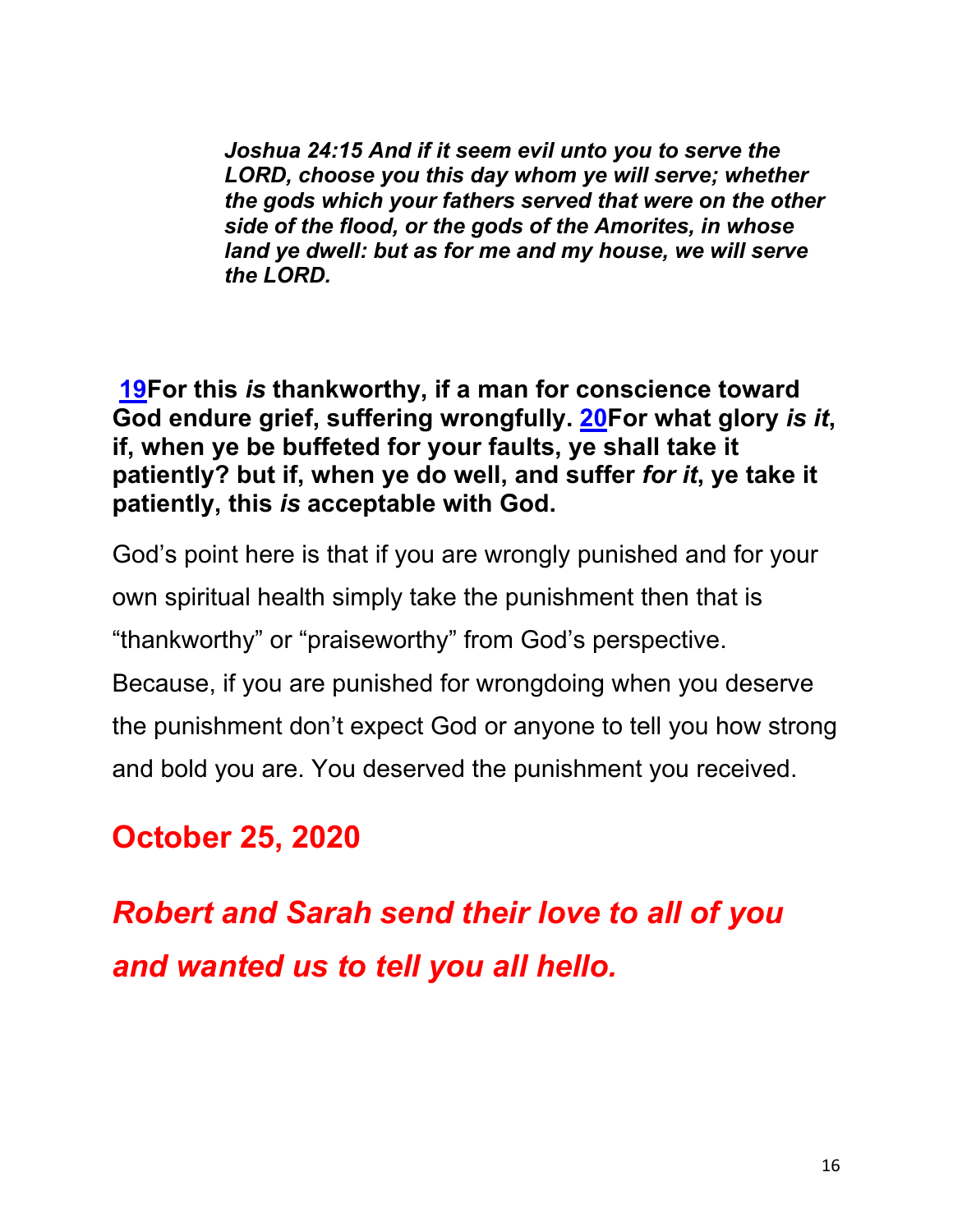**We also need to go back and look at vs 4 and 5 again as I really slighted you all on the answer I gave. I found in Got Questions are far better answer than I gave.**

**Christ's Example of Suffering**

## **(Isaiah 53:1-8; Matthew 26:57-68; Mark 14:53-65; John 18:19-24)**

### **21For even hereunto were ye called: because Christ also suffered for us, leaving us an example, that ye should follow his steps:**

There is no human alive nor has ever lived that has been treated as badly and wrongly as our Lord Jesus Christ.

There was a statistic in Law Enforcement about drunk drivers that said; by the time you get stopped and arrested for drunk driving you have been in that same condition at least 7 prior times and were not detected. How many times have you committed sins that no one knows about and the time you get caught you have probably committed the sin many times before? The point being, we are all sinners, deserving death, but Jesus was sinless, His entire life yet He suffered for what all of us have done. Can anything be more unfair; but that is how Satan operates.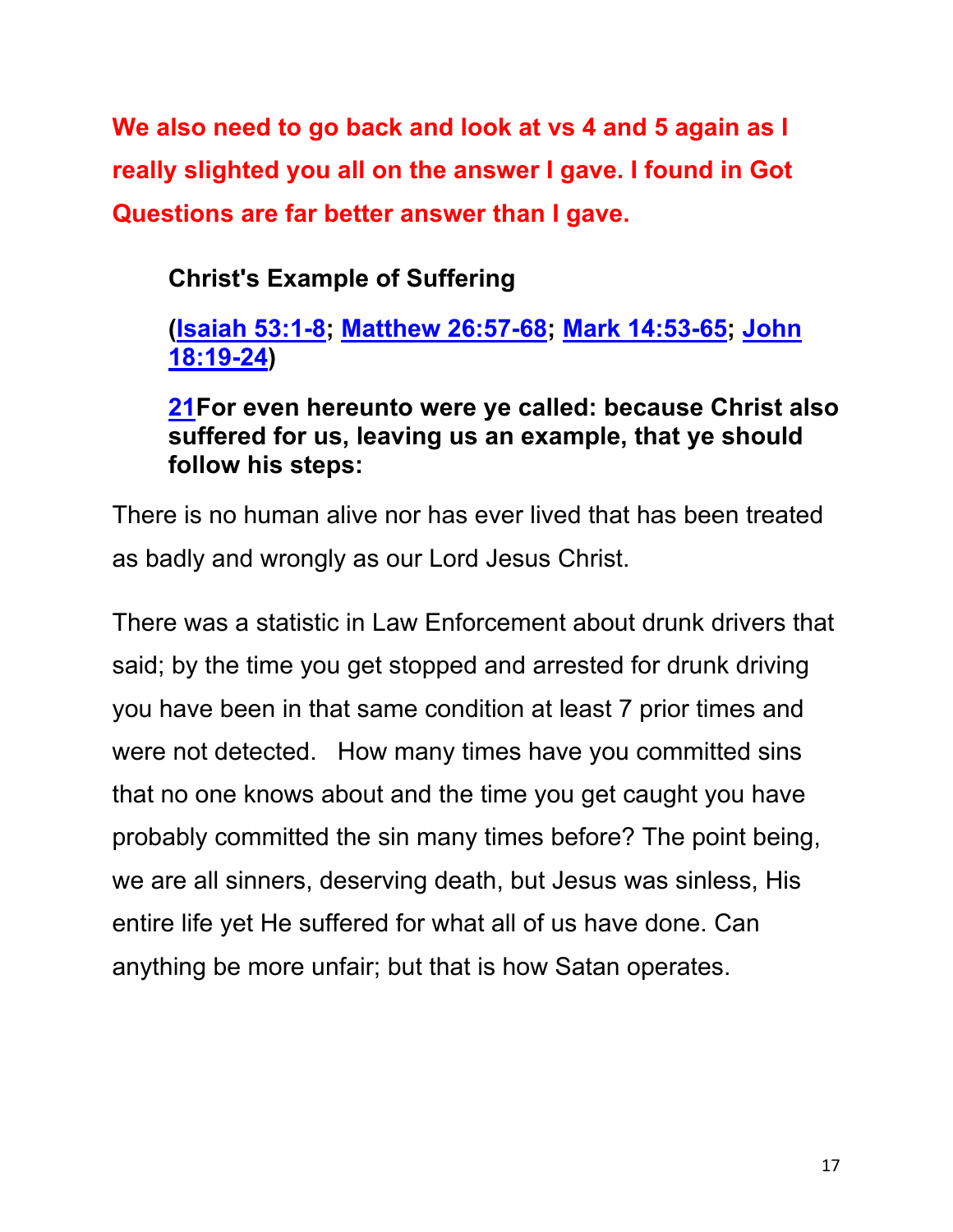The example Jesus left us is to endure for God's Glory; meaning we deserved punishment but instead we receive Grace and Mercy; He took the punishment we deserved.

**22Who did no sin, neither was guile found in his mouth: 23Who, when he was reviled, reviled not again; when he suffered, he threatened not; but committed** *himself* **to him that judgeth righteously: 24Who his own self bare our sins in his own body on the tree, that we, being dead to sins, should live unto righteousness: by whose stripes ye were healed.**

Never in all of history has such an innocent man been treated so unfairly, and endured His plight out of love of man; that man could see His Love manifested on the Cross and know that man has been redeemed by the only redeemer qualified to do so, the Creator God.

> *Isaiah 53:1Who hath believed our report? and to whom is the arm of the LORD revealed?*

*2For he shall grow up before him as a tender plant, and as a root out of a dry ground: he hath no form nor comeliness; and when we shall see him, there is no beauty that we should desire him.*

*3He is despised and rejected of men; a man of sorrows, and acquainted with grief: and we hid as it were our faces from him; he was despised, and we esteemed him not.*

*4Surely he hath borne our griefs, and carried our sorrows: yet we did esteem him stricken, smitten of God, and afflicted.*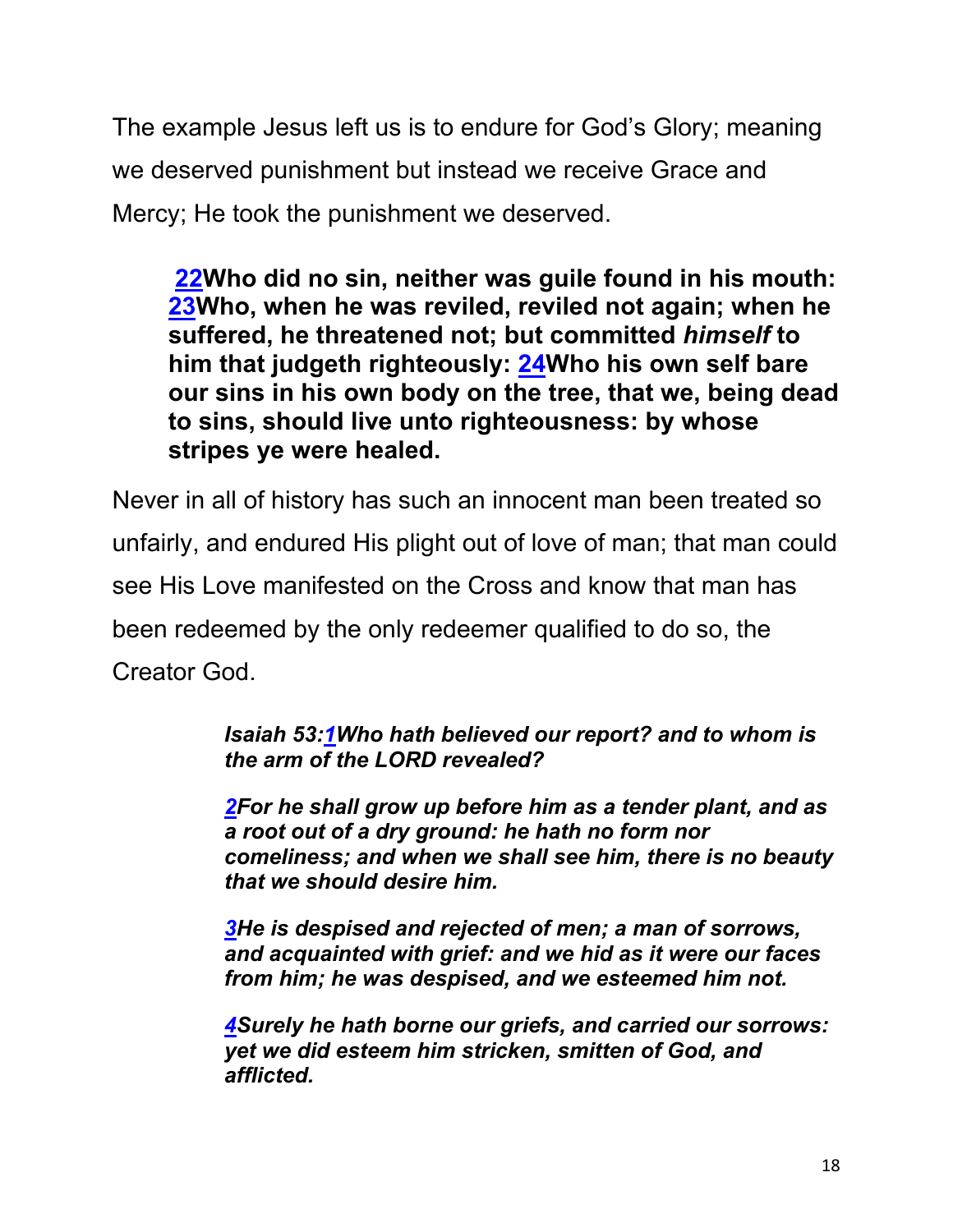*5But he was wounded for our transgressions, he was bruised for our iniquities: the chastisement of our peace was upon him; and with his stripes we are healed.*

*6All we like sheep have gone astray; we have turned every one to his own way; and the LORD hath laid on him the iniquity of us all.*

*7He was oppressed, and he was afflicted, yet he opened not his mouth: he is brought as a lamb to the slaughter, and as a sheep before her shearers is dumb, so he openeth not his mouth.*

*8He was taken from prison and from judgment: and who shall declare his generation? for he was cut off out of the land of the living: for the transgression of my people was he stricken.*

*A Grave Assigned*

*(Matthew 27:57-61; Mark 15:42-47; Luke 23:50-56; John 19:38-42)*

*9And he made his grave with the wicked, and with the rich in his death; because he had done no violence, neither was any deceit in his mouth.*

*10Yet it pleased the LORD to bruise him; he hath put him to grief: when thou shalt make his soul an offering for sin, he shall see his seed, he shall prolong his days, and the pleasure of the LORD shall prosper in his hand.*

*11He shall see of the travail of his soul, and shall be satisfied: by his knowledge shall my righteous servant justify many; for he shall bear their iniquities.*

*12Therefore will I divide him a portion with the great, and he shall divide the spoil with the strong; because he hath poured out his soul unto death: and he was numbered with the transgressors; and he bare the sin of many, and made intercession for the transgressors.*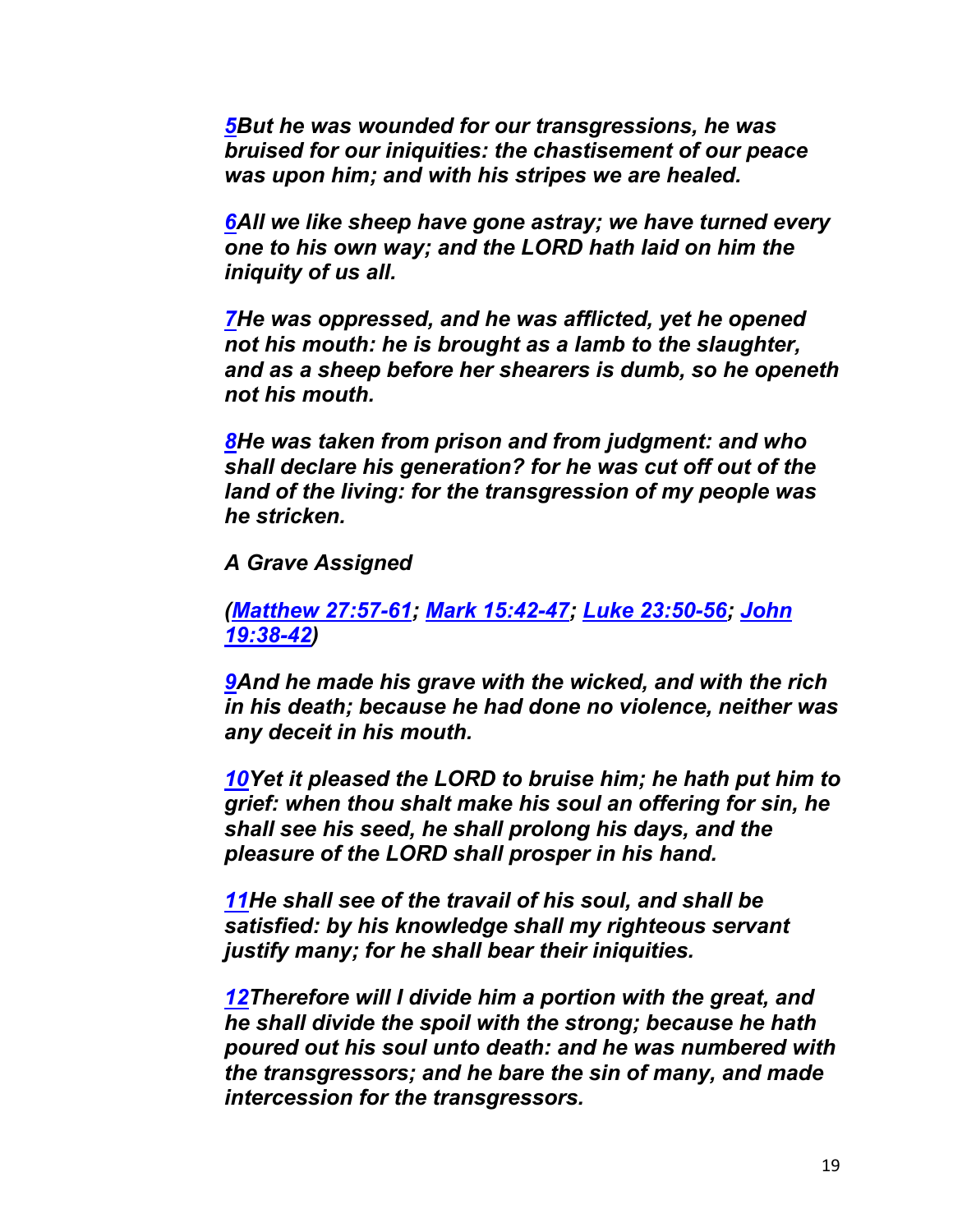Isaiah 53 was written in 2700 years ago and about 700 years before Jesus was born. It is a pivotal passage in the Tanach (Hebrew Bible) yet it is virtually unknown in Israel. This is an excerpt from titled;

#### **Who's the Subject of Isaiah 53? You Decide!**

by Efraim Goldstein |April 20 2018

https://jewsforjesus.org/publications/issues/issues-v13-n06/whos-

the-subject-of-isaiah-53-you-decide/

*"Isaiah 53 is a well-known passage of Scripture to the avid student of the Bible. But most people are not avid Bible students and have not read this controversial passage. A recent informal survey illustrates this point.1 One hundred Jews on the streets of Tel Aviv were asked, Who do you think the 53rd chapter of Isaiah describes?" Most were unfamiliar with the passage and were asked to read it before answering. After doing so, many conceded that they did not know to whom it referred.*

*Some thought it was Jesus, but when it sunk in that the passage was a citation from the Tanakh, they were put off. Others shrugged off the passage as too difficult to understand. Some repeated what they had heard from Jews more religious than themselves: that it referred to the Jewish people or perhaps even the gentile nations. All seemed to think that whomever it referred to, it wouldn't make much difference in their daily lives."*

**25For ye were as sheep going astray; but are now returned unto the Shepherd and Bishop of your souls.**